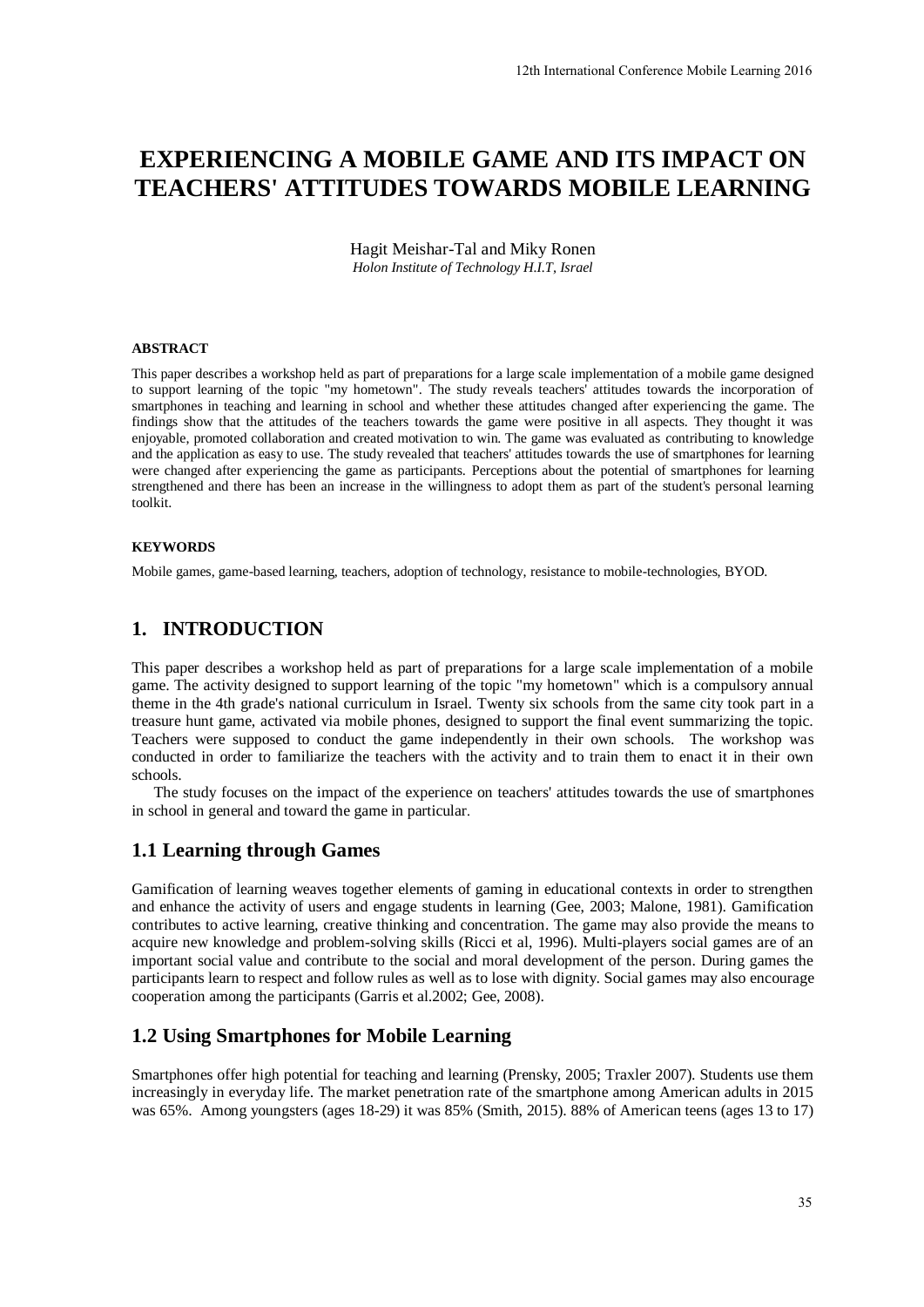had access to a mobile phone of some kind in 2015 (Lenhart et al., 2015). Teachers can take advantage of the availability of smartphones to create an interactive and interesting learning experience. By utilizing the special features of the phones, the teacher can create a new learning experience and engage students in the classroom and outside it and thus increase learning motivation among students (Jones et al. 2006). Smartphones can enrich learning by providing authentic and contextual learning conditions (Sharples et al., 2010). Learning through mobile devices can be spontaneous and needs driven. It offers new possibilities for learning: learning outside the classroom, learning anytime and anyplace and learning on the move (Liu et al, 2014). The only constraints that limit the use of mobile phone is bad reception conditions, since reception is still not possible in certain places and the duration of the battery (Meishar-Tal & Gross, 2014).

## **1.3 Mobile Location-Based Services and Location Based Games**

One of the main advantages of using mobile devices for learning purposes is their ability to integrate location based information in the learning process. The location based services are either based on the use of QR code scanning or on global positioning services (GPS) that is built-in in smartphones. QR codes and GPS are used in educational contexts in closed spaces such as museums as well as in open spaces such as field trips (Schultz, 2013; Fitz-Walter, 2012; Avouris & Yiannoutsou, 2012). They are effective means for attaching virtual information and activities to physical objects or specific locations.

One of the most popular location-based applications is the game "Treasure Hunt" (Lai et al., 2013; Wu et al., 2010). In this game the players have to follow a set of stations by solving clues pointing on their locations. The game has a competitive element that contributes to motivation and enjoyment of learning (Ihamäki, 2014). Researches indicate that such games also improve the participants' spatial knowledge and navigation skills (Winter et al, 2011).

# **1.4 Teachers' Attitudes towards the Use of Smartphones for Learning Purposes**

Recognition of the pedagogical potential of using smartphones for learning gave rise to BYOD (bring your own device) policy in schools. According to this policy, students bring a personally owned mobile device to school as part of their personal learning toolkit and use it for varied learning purposes (Song, 2014; Vanwelsenaers, 2012). Nevertheless, many schools and many teachers oppose the use of smartphones at school. The most common reason for their objection is that smartphones are distractive and therefore reduce attention and concentration in class (Baker et al., 2012; Lenhart et al., 2010; Thomas, O'bannon & Britt, 2014). This disrupting effect does not only harm students but also raises problems to teachers and their ability to control the class (Sad & Goktas, 2014). Other reasons for resistance to the use of smartphones in school are the teachers' beliefs that these devices are used for cheating, allow access to inappropriate sites and constitute channels for cyberbullying (Thomas & O'bannon 2013; Thomas, O'banon & Britt, 2014).

Mobile phones are seen by many teachers only as means for recreation and entertainment and not for learning. Nevertheless, looking at the level of resistance of teachers to use smartphones in class shows constant decrease over the years (O'bannon & Thomas, 2015). As teachers become more aware of the pedagogical potential of smartphones, their anxiety level is reduced. The higher their competence of using these technologies, the higher is their willingness to use them for teaching and learning (Mac Callum & Jeffrey 2014).

#### **2. THE WORKSHOP**

The game "my hometown" is a location based game using Treasure-HIT, an application designed for creating and enacting mobile treasure hunt games for learning (Kohen-Vacs, Ronen & Cohen, 2012).

The game aimed to meet the challenge of actively engaging 4th grade students form 26 elementary schools (about 3000 students), taking into account the practical constraints and limitations. Since security considerations prevented leaving the school quarters, the game was designed as an in-school activity based on visual information presented by posters spread out in a specific large space (the schoolyard, a large hall or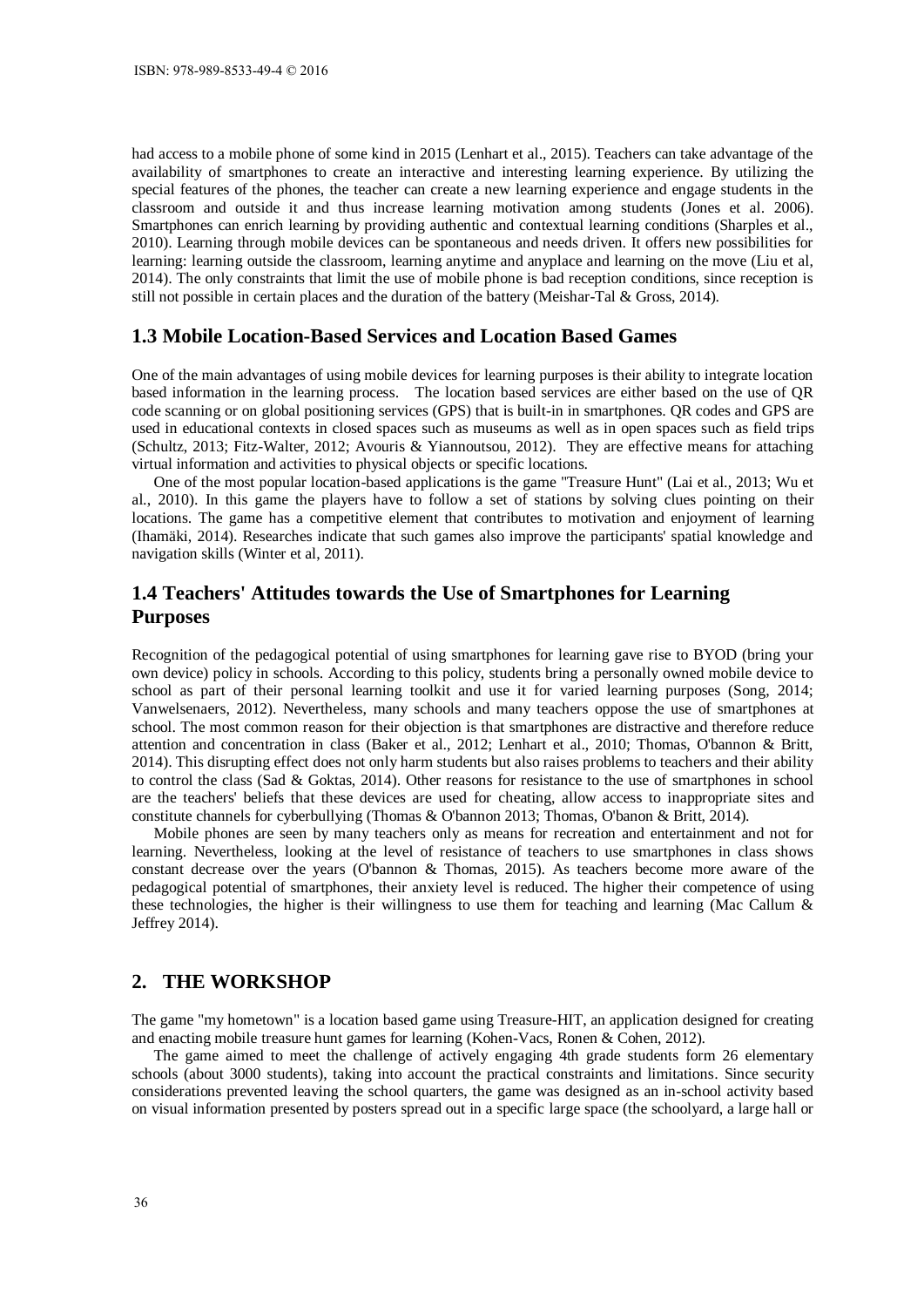a corridor). Each poster covered a different aspect of the topic: the city geography, history and symbols. Each poster was marked by a QR code used to identify the station by the app mechanism.

The game was presented as a competition between the teams .The players had to sign up as teams of three through the Treasure-Hit app. The launching activity provided a clue to the first station (poster) assigned to the team. After locating the right station by recognizing the visual information on the poster, the players had to scan the code in order to confirm arrival. If the players reached the right station they were challenged with several activities related to the site, otherwise, they got an error indication and had to continue searching for the right station. The clues leading to the next station were presented only after successfully completing all the activities at the station. The ranking of the teams was determined by the system, taking into account both the time and number of mistakes.

A workshop was conducted in order to familiarize teachers with the activity and to train them to enact it with their students in their school. During the workshop the teachers first played the game in teams of three, exactly as it was planned for students (Figure 1). Then they were instructed how to conduct the game with students in their own schools.



Figure 1. Teachers' playing the game

# **3. THE STUDY**

This study aimed to reveal teachers' attitudes towards the incorporation of smartphones for teaching and learning and whether these attitudes changed after experiencing the game. The study focused on the following questions:

- 1. What were teachers' opinions about the game and its potential for learning?
- 2. What were teachers' attitudes towards using smartphones in educational contexts prior to the workshop and what is the relation between these attitudes and their commonly practiced teaching methodologies?
- 3. To what extent were teachers' attitudes changed after the workshop?
- 4. What are the relations between the resistance to use smartphones in school learning and teachers' attitudes in other aspects?

#### **3.1 Research Method and Tools**

The study was based on a Pre-test questionnaire administered before the workshop, a Post-test filled in after the workshop. The first part of the Pre-test questionnaire collected teacher's background information (school, job, teaching discipline and teaching experience). In the second part (thirteen 1-5 Likert scale statements) the teachers were asked to report on their preferred and common teaching methodologies and to express their attitudes towards the use of smartphones for school teaching and learning.

The Post-test questionnaire consisted of three parts: teacher's personal impression of the mobile game they have just experienced, evaluation of its pedagogical potential for students and attitudes towards the use of smartphones for learning. The third part was identical to the questions they have been asked in the Pre-test.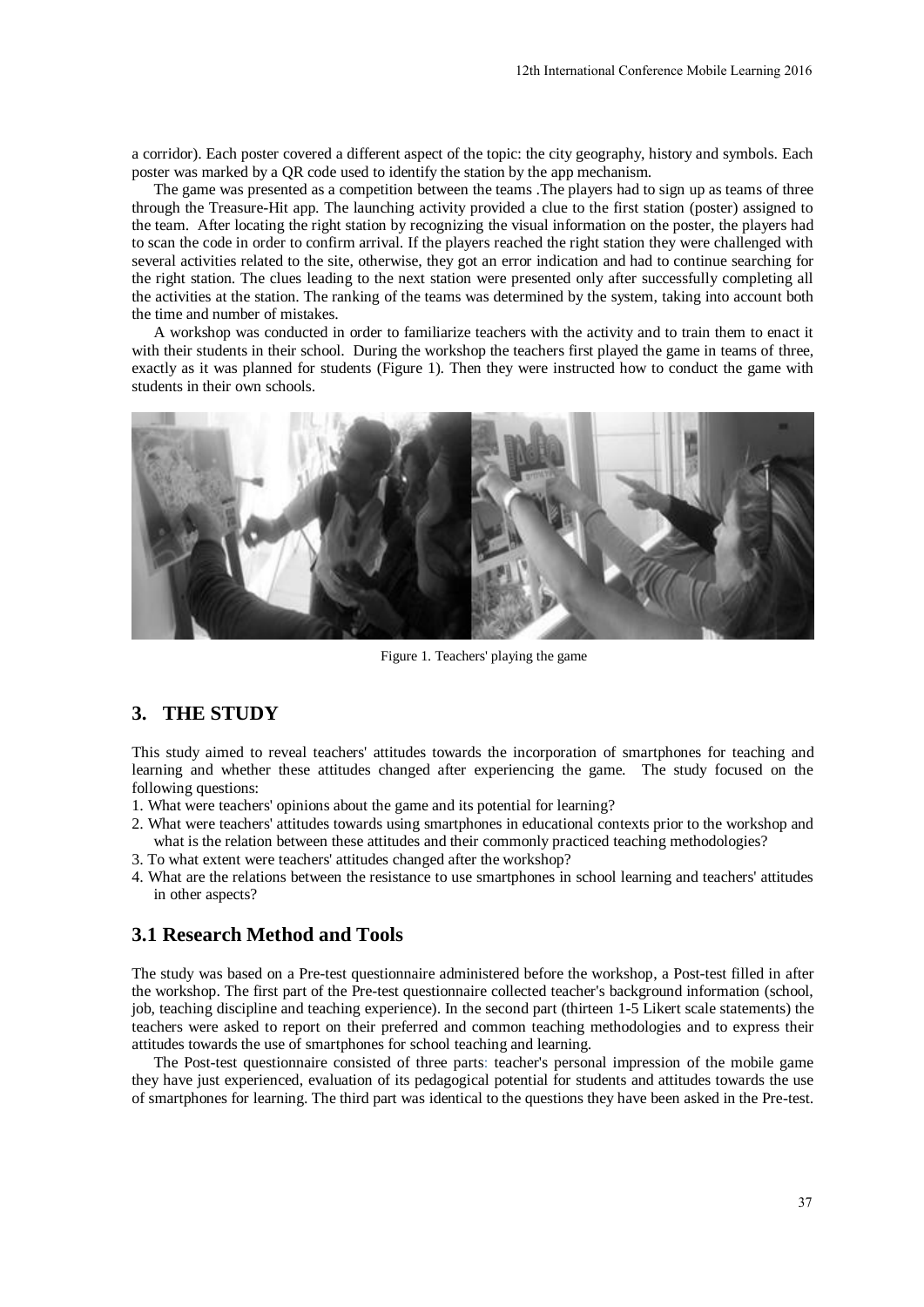#### **3.2 Participants**

Thirty five teachers (3 male and 32 female) representing 22 schools across the city participated in the workshop. Twenty seven of them completed both questionnaires. The average seniority of the teachers was 15 years, ranging from a 2 to 36. Their main teaching disciplines were language (48%), general education (17%), math & sciences (14%) and religious studies (8%).

#### **4. FINDINGS**

#### **4.1 Teachers' Evaluation of the Game**

After playing the game the teachers were asked to express their opinions on the activity, based on their personal experience. They were given five statements which refer to different aspects: enjoyment, cooperation, motivation to win, ease of use and knowledge acquisition and had to rate them on a 1-5 Likert scale. The results are presented in Table 1.

| Table 1. Teachers' opinions of the game |  |  |  |
|-----------------------------------------|--|--|--|
|-----------------------------------------|--|--|--|

|                                         | Mean | SD  |
|-----------------------------------------|------|-----|
| My team mates cooperate during the game | 4.90 | .30 |
| I enjoyed the game                      | 4.87 | .34 |
| I was eager to win                      | 4.68 | .65 |
| The game was easy to operate            | 4.45 | .77 |
| I learned new things                    | 4 23 | .88 |

The teachers expressed a high level of satisfaction, enjoyed playing, felt engaged and eager to win. The most powerful experience of the teachers was the cooperation between members of the team created during the game. The least powerful aspect (although still ranked high) was learning new things, probably because, as expected from them, the teachers already mastered the subject. These impressions were supported by teachers' reactions during the games as well as by their remarks in the sample interviews.

At the end of the activity the teachers were asked to express their views in regard to the level of difficulty of the game. They had to choose between three options: "too difficult", "fits the level of my students" or "too easy". 24 Teachers thought the game fitted the students' level. Only 3 teachers evaluated the game as too difficult for their students. None of the teachers thought the game is too easy.

In addition, teachers were asked to evaluate the pedagogical potential of the game regarding seven aspects: competitiveness, development of 21st century skills, acquiring knew knowledge, relevance, cooperation, out of classroom learning and active learning. The findings (Table 2) show that the game was perceived as offering a high pedagogical value on all aspects.

Table 2. Evaluation of the pedagogical potential of the game

| <b>Aspect</b>                           | Mean | SD.  |
|-----------------------------------------|------|------|
| Encourages competitiveness              | 4.81 | 0.40 |
| Develops 21th century skills            | 4.68 | 0.60 |
| Means of learning new things            | 4.65 | 0.49 |
| Relevant for my students                | 4.58 | 0.62 |
| Encourages cooperation within group     | 4.52 | 0.72 |
| Use the outdoor environment effectively | 4.52 | 0.63 |
| Constitutes active learning             | 4.45 | 0.68 |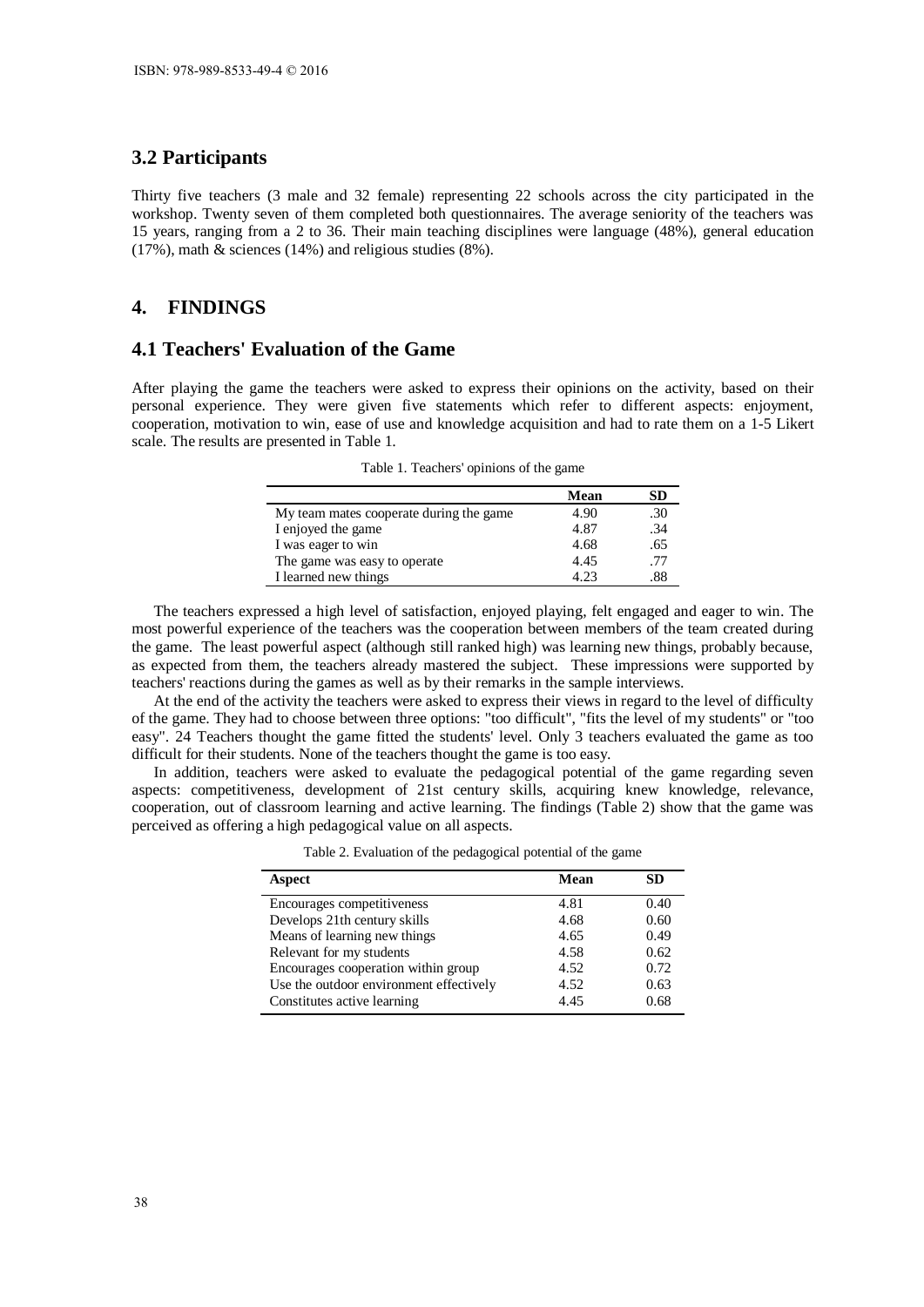# **4.2 Teachers' Attitudes towards using Smartphones in Educational Contexts prior to the Workshop**

The teachers were asked to express their attitudes and opinion about the potential and challenges of using smartphones for learning in school by responding to seven statements on a scale of 1-5. The findings are presented in Table 3.

Table 3. Teachers' attitudes towards the use of smartphones in school  $(N=30)$ 

| were asked to express their attitudes and opinion about the potential and challenges of using<br>for learning in school by responding to seven statements on a scale of 1-5. The findings are<br>Table 3.                                                                                                                                                                                                                                                                                                                                                                                                                                                                                                                                                                                                                                                                                                                                                                                                                                                                  |              |              |  |
|----------------------------------------------------------------------------------------------------------------------------------------------------------------------------------------------------------------------------------------------------------------------------------------------------------------------------------------------------------------------------------------------------------------------------------------------------------------------------------------------------------------------------------------------------------------------------------------------------------------------------------------------------------------------------------------------------------------------------------------------------------------------------------------------------------------------------------------------------------------------------------------------------------------------------------------------------------------------------------------------------------------------------------------------------------------------------|--------------|--------------|--|
| Table 3. Teachers' attitudes towards the use of smartphones in school $(N=30)$<br><b>Attitudes (Pre-test)</b>                                                                                                                                                                                                                                                                                                                                                                                                                                                                                                                                                                                                                                                                                                                                                                                                                                                                                                                                                              | Mean         | <b>SD</b>    |  |
| <b>Positive aspects</b>                                                                                                                                                                                                                                                                                                                                                                                                                                                                                                                                                                                                                                                                                                                                                                                                                                                                                                                                                                                                                                                    |              |              |  |
| Contribution to experiential learning                                                                                                                                                                                                                                                                                                                                                                                                                                                                                                                                                                                                                                                                                                                                                                                                                                                                                                                                                                                                                                      | 4.03         | 0.85         |  |
| Contribution to motivation                                                                                                                                                                                                                                                                                                                                                                                                                                                                                                                                                                                                                                                                                                                                                                                                                                                                                                                                                                                                                                                 | 3.93         | 0.87         |  |
| Contribution to learning<br>Mean                                                                                                                                                                                                                                                                                                                                                                                                                                                                                                                                                                                                                                                                                                                                                                                                                                                                                                                                                                                                                                           | 3.46<br>3.79 | 0.88<br>0.75 |  |
| <b>Negative aspects</b>                                                                                                                                                                                                                                                                                                                                                                                                                                                                                                                                                                                                                                                                                                                                                                                                                                                                                                                                                                                                                                                    |              |              |  |
| Cause distraction                                                                                                                                                                                                                                                                                                                                                                                                                                                                                                                                                                                                                                                                                                                                                                                                                                                                                                                                                                                                                                                          | 2.93         | 0.94         |  |
| Harm teachers' ability to manage class                                                                                                                                                                                                                                                                                                                                                                                                                                                                                                                                                                                                                                                                                                                                                                                                                                                                                                                                                                                                                                     | 2.27         | 0.83         |  |
| Mean                                                                                                                                                                                                                                                                                                                                                                                                                                                                                                                                                                                                                                                                                                                                                                                                                                                                                                                                                                                                                                                                       | 2.60         | 0.78         |  |
| Use in school                                                                                                                                                                                                                                                                                                                                                                                                                                                                                                                                                                                                                                                                                                                                                                                                                                                                                                                                                                                                                                                              |              |              |  |
| Smartphones should be part of personal learning toolkit<br>I oppose use of smartphones in school                                                                                                                                                                                                                                                                                                                                                                                                                                                                                                                                                                                                                                                                                                                                                                                                                                                                                                                                                                           | 2.83<br>1.71 | 0.95<br>0.94 |  |
| were related to the commonly practiced teaching methodologies in three aspects:<br>e teachers use smartphones for learning the higher is their perception of the contribution of the<br>es for learning ( $r = 0.566$ , $p \le 0.05$ ). The more teachers use games in learning, the higher is their<br>of the contribution of the smartphone for learning $(r = 0.534, p \lt 0.005)$ , contribution to<br>$r = 0.378$ , p<0.05) and contribution to experiential learning ( $r = 0.454$ , p <0.05). The more<br>ctice frontal teaching approaches, the higher they perceive smartphones as disrupting teacher's<br>nage the class $(r = 0.477, p < 0.001)$ .<br>oring suggest that teachers' attitudes towards the use of smartphones for school learning are<br>eir pedagogical conceptions and their practice. As teachers who are open to alternative learning<br>hrough games, consider more favorably the use of smartphones and recognize their contribution<br>while teachers that use more traditional pedagogies see these personal devices as a threat to their |              |              |  |
| nage the class.<br>ences between Teachers' Attitudes before and after the Workshop                                                                                                                                                                                                                                                                                                                                                                                                                                                                                                                                                                                                                                                                                                                                                                                                                                                                                                                                                                                         |              |              |  |
|                                                                                                                                                                                                                                                                                                                                                                                                                                                                                                                                                                                                                                                                                                                                                                                                                                                                                                                                                                                                                                                                            |              |              |  |
| ison between teachers' attitudes before and after the workshop during which they have                                                                                                                                                                                                                                                                                                                                                                                                                                                                                                                                                                                                                                                                                                                                                                                                                                                                                                                                                                                      |              |              |  |
| the mobile game is presented in Table 4. It seems that the biggest change in teachers' attitudes<br>positive contribution of smartphones to learning. After participating in the activity, smartphones<br>ed as more exciting and contributing to learning. The opinion that mobile technology should be<br>udent's personal learning devices was significantly strengthened as well.<br>less, one can see that the reject positions and perception of negative effect of using smartphones<br>have not weakened as a result of the workshop and even strengthened slightly although<br>ly.                                                                                                                                                                                                                                                                                                                                                                                                                                                                                |              |              |  |

The findings suggest that teachers perceive the positive contributions of using smartphones significantly higher than their negative consequences (t (29) = 5.59, p <0.001). The opinion that smartphones should be part of the student's personal learning toolkit was significantly higher than the opinion that opposes their use in school (t(29) = 4.32, p <0.001). Nevertheless, in this case both opinions received only moderate to weak ratings while only about 25% of the teachers favor using smartphones as part of students' personal learning toolkit.

In order to explore the relations between these attitudes and their commonly practiced teaching methodologies a Pearson correlation test was conducted. The findings show that attitudes towards the use of smartphones were related to the commonly practiced teaching methodologies in three aspects:

The more teachers use smartphones for learning the higher is their perception of the contribution of the mobile phones for learning ( $r = 0.566$ ,  $p < 0.05$ ). The more teachers use games in learning, the higher is their perception of the contribution of the smartphone for learning  $(r = 0.534, p \le 0.005)$ , contribution to motivation (r = 0.378, p<0.05) and contribution to experiential learning (r = 0.454, p <0.05). The more teachers practice frontal teaching approaches, the higher they perceive smartphones as disrupting teacher's ability to manage the class ( $r = 0.477$ ,  $p \le 0.001$ ).

These findings suggest that teachers' attitudes towards the use of smartphones for school learning are related to their pedagogical conceptions and their practice. As teachers who are open to alternative learning pedagogies through games, consider more favorably the use of smartphones and recognize their contribution to learning while teachers that use more traditional pedagogies see these personal devices as a threat to their ability to manage the class.

#### **4.3 Differences between Teachers' Attitudes before and after the Workshop**

The comparison between teachers' attitudes before and after the workshop during which they have experienced the mobile game is presented in Table 4. It seems that the biggest change in teachers' attitudes refers to the positive contribution of smartphones to learning. After participating in the activity, smartphones were perceived as more exciting and contributing to learning. The opinion that mobile technology should be part of the student's personal learning devices was significantly strengthened as well.

Nevertheless, one can see that the reject positions and perception of negative effect of using smartphones in learning have not weakened as a result of the workshop and even strengthened slightly although insignificantly.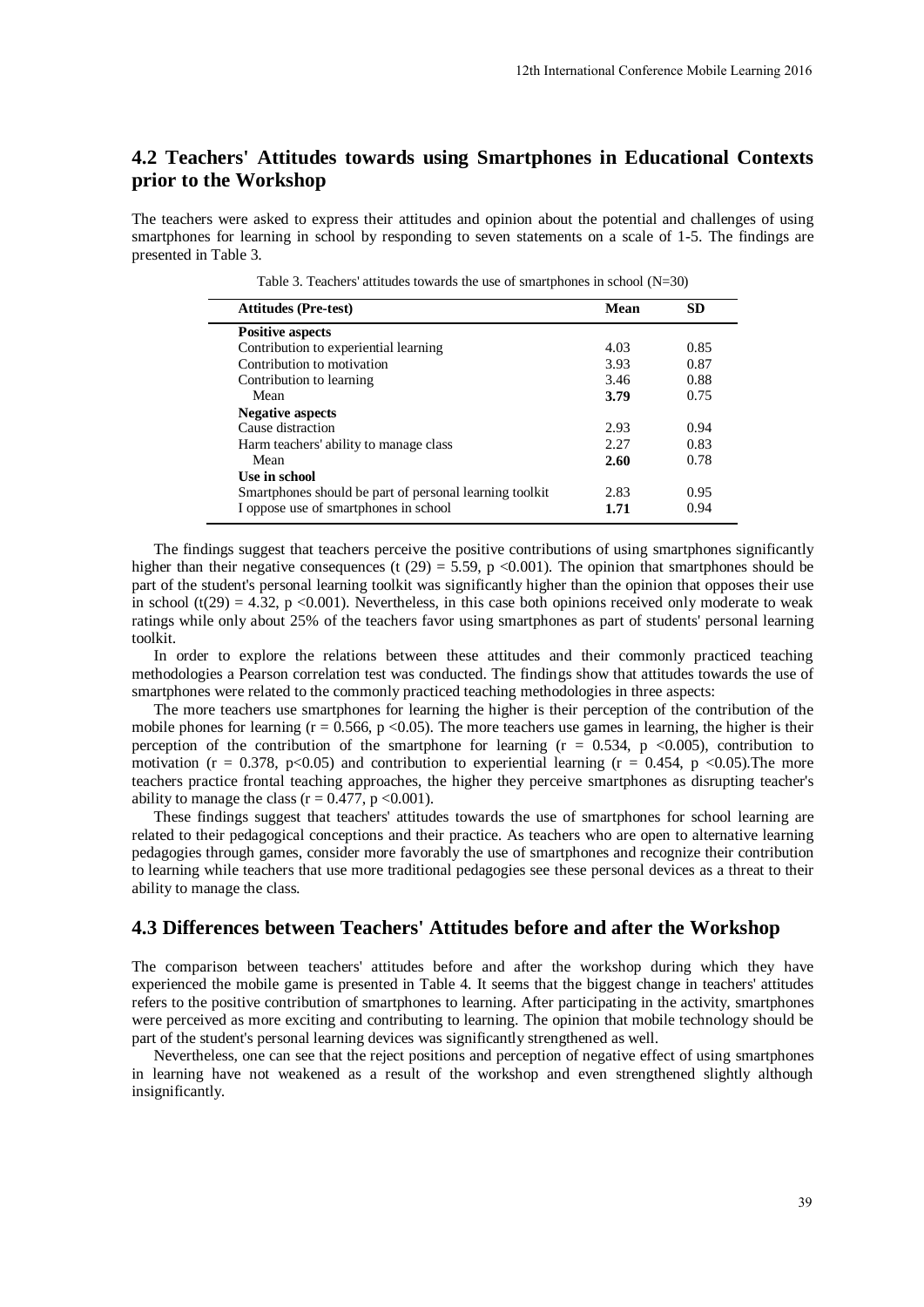| <b>Aspect</b>                                           | <b>Before</b> | After | <b>T</b> -test |
|---------------------------------------------------------|---------------|-------|----------------|
| <b>Positive aspects</b>                                 |               |       |                |
| Contribute to experiential learning                     | 4.08          | 4.42  | 2.36, $p<0.05$ |
| Contribute to motivation                                | 4.04          | 4.08  | <b>NSD</b>     |
| Contribute to learning                                  | 3.52          | 3.92  | 2.24, $p<0.05$ |
| <b>Negative aspects</b>                                 |               |       |                |
| Cause distraction                                       | 2.85          | 2.85  | <b>NSD</b>     |
| Harm of teachers' ability to manage class               | 2.24          | 2.36  | <b>NSD</b>     |
| Use in school                                           |               |       |                |
| Smartphones should be part of personal learning toolkit | 2.92          | 3.38  | 2.60, $p<0.05$ |
| I oppose use of smartphones in school                   | 1.63          | 1.81  | <b>NSD</b>     |

Table 4. Differences between teachers' attitudes before and after the workshop (N=27).

These results indicate that the gaming experience emphasized the advantages of learning through personal mobile technology, but did not provide solutions for the problematic aspects in other contexts. Apparently, the reluctance of some teachers to use mobile technologies in the classroom does not stem from a lack of exposure to the new technologies and acknowledging their pedagogical potential but from other matters that weren't investigated in this study.

#### **4.4 Resistance to Smartphone and to the Game**

The overall resistance to the use of smartphones in school was quite low even before the game  $(m = 1.63)$ and also after it ( $m = 1.81$ ). This resistance seems to be related to other attitudes as shown in Table 5.

Table 5. Relation between resistance to the use of smartphones in school and other attitudes

| <b>Attitudes</b>                    | <b>Correlation</b>    |  |
|-------------------------------------|-----------------------|--|
|                                     | r, p                  |  |
| Cause distraction                   | .396, $p < 0.05$      |  |
| Contribution to learning            | $-515$ , p < 0.005    |  |
| Contribute to motivation            | $-.553, p < 0.05$     |  |
| Contribute to experiential learning | $-0.570$ , p $< 0.05$ |  |

The results show that resistance to the use of smartphones in school is related to perceptions about the distractive effect of this technology and negatively related to the level of acknowledgement of the contribution of technology to learning to contribution of smartphones to motivation and to experiential learning. Surprisingly oppositional attitude wasn't significantly associated with perceptions of harm to the teacher's ability to manage class.

We have also examined whether the resistance to the use of smartphones in school after experiencing the mobile game was related to the evaluation of the specific game played during the workshop. A negative significant correlation was found between resistance to the use of smartphones in school and the perceived contribution of the game to learning ( $r = 0.136$ ,  $p < 0.05$ ).

#### **5. SUMMARY AND CONCLUDING REMARKS**

The purpose of this study was to examine the teachers' attitudes towards a mobile "Treasure Hunt" game operated via smartphones and the impact of experiencing the game on their attitudes towards the use of smartphones in school.

The findings show that the attitudes of the teachers towards the mobile game were positive in all aspects. They thought it was enjoyable, promoted collaboration and created motivation to win. The game was evaluated as contributing to knowledge and the application as easy to use. It can be said that the game complied with the defined goals and the design principles of a competitive games (Vorderer et al, 2003; Gee, 2008).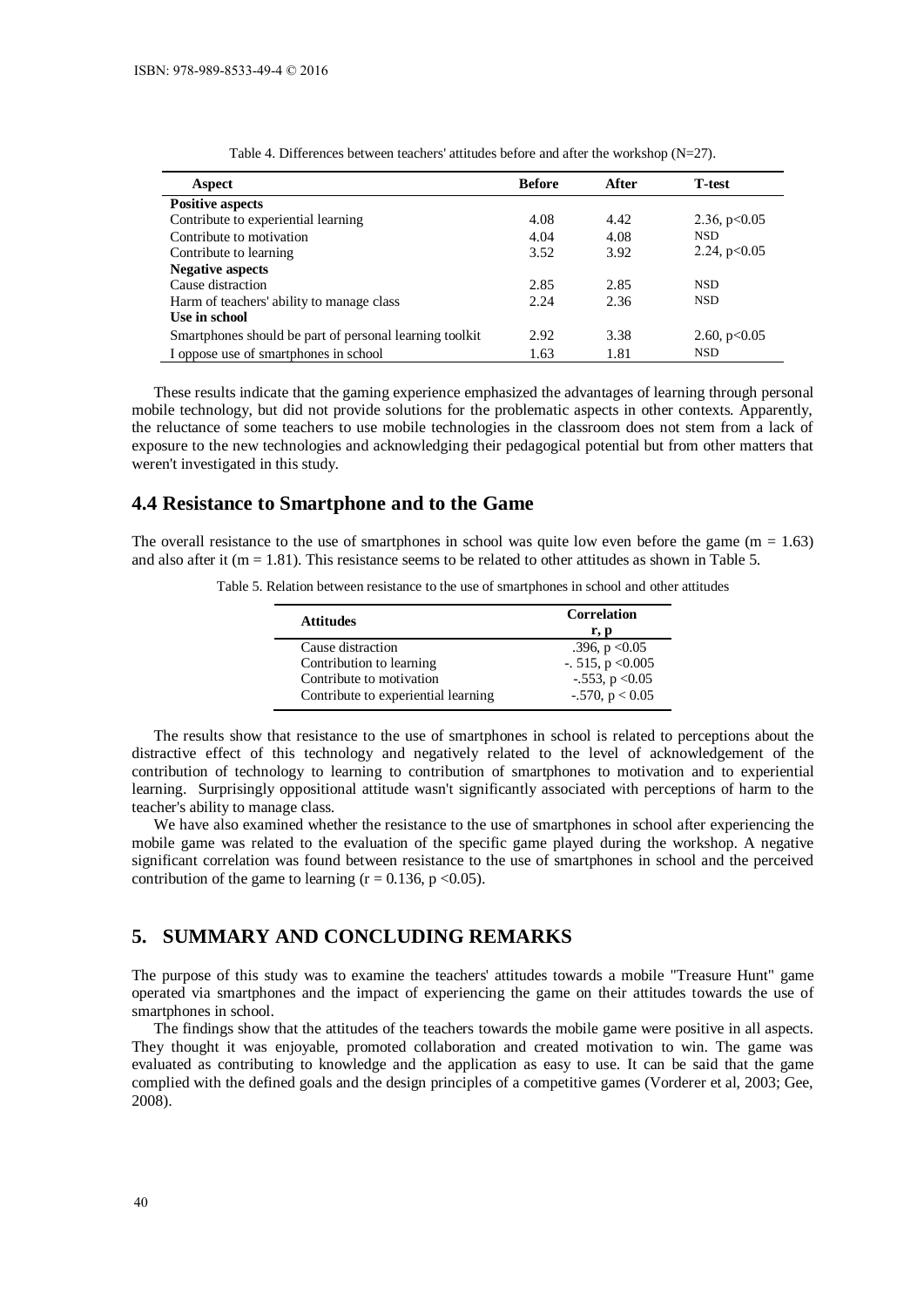The study also revealed that teachers' attitudes towards the use of smartphones in learning were changed after experiencing the game as participants. Perceptions about the positive effects of using smartphones on learning got stronger and there has been an increase in the acceptance of smartphones as part of the student's personal learning toolkit. These findings support previous studies showing that exposure to successful uses of smartphones in learning reduces resistance and increases willingness to use these devices in teaching (Mac Callum & Jeffrey, 2014).

Resistance to the use of mobile technology in this study was quite low even before the experience, as claimed by O'Bannon and Thomas (2015) that the degree of resistance of teachers to use smartphones at school declines over the years. Resistance to smartphones use in learning has been found to be related to the level of perceiving the device as distracting. These findings support previous studies that identified distraction as a major cause of resistance to use the technology in schools (Baker et al., 2012; Lenhart et al., 2010; Thomas et al, 2013).

The study indicated that teachers' inhibitions about using smartphones in learning are related to their teaching practices. Teachers that favor frontal teaching hold stronger perceptions against smartphones. They fear of losing control of the teacher in class. Further study will be able to examine in depth more factors that hinder teachers' use of smartphones in learning. Regarding the population of this study, it will be interesting to follow their embracement of smartphones in teaching in other contexts than that specific game they have been trained to operate. 12th International Conference Mobile Learning 2016<br>
ne use of smartphones in learning were change<br>
ture positive effects of using smartphones or<br>
ceptance of smartphones as part of the student's<br>
dins showing that cxposur

#### **REFERENCES**

- Avouris, N., Yiannoutsou, N., 2012. A Review of Mobile Location-based Games for Learning across Physical and Virtual Spaces. *Journal of Universal Computer Science,* Vol. 18, No. 15, pp. 2120-2142.
- Baker, W. M., Lusk, E. J., & Neuhauser, K. L., 2012. On the use of smartphones and other devices in the classroom: evidence from a survey of faculty and students. *Journal of Education for Business*, Vol. 87, No. 5, pp. 275-289.
- Fitz-Walter, Z., Tjondronegoro, D., Koh, D., & Zrobok, M. (2012, November). Mystery at the library: encouraging library exploration using a pervasive mobile game. In *Proceedings of the 24th Australian Computer-Human Interaction Conference* (pp. 142-145). ACM.
- Garris, R., Ahlers, R., & Driskell, J. E., 2002. Games, motivation, and learning: A research and practice model. *Simulation & gaming*, Vol. 33, No. 4, pp. 441-467.
- Gee, J. P., 2003. What video games have to teach us about learning and literacy. *Computers in Entertainment (CIE*), Vol. 1, No. 1, 20-20.
- Gee, J. P., 2008. Learning and Games, in: Kathie Salen. (ed.): *The Ecology of Games: Connecting Youth, Games, and Learning.* The John D. and Catherine T. MacArthur Foundation Series on Digital Media and Learning. Cambridge, MA: The MIT Press. Pp. 21–40
- Ihamäki, P., 2014. The potential of treasure hunt games to generate positive emotions in learners: experiencing local geography and history using GPS devices. *Int. J. Technology Enhanced Learning,Vol.* 6 No. 1. Pp. 5-20.
- Kohen-Vacs, D., Ronen, N., & Cohen, S. 2012. Mobile Treasure Hunt Games for Outdoor Learning. *Bulletin of the IEEE Technical Committee on Learning Technology*, Vol 14, No. 4, pp. 24-26.
- Lai, H. C., Chang, C. Y., Wen‐Shiane, L., Fan, Y. L., & Wu, Y. T., 2013. The implementation of mobile learning in outdoor education: application of QR codes. *British Journal of Educational Technology*, Vol. 44, No. 2, E57-E62.
- Lenhart, A., Ling, R., Campbell, S., & Purcell, K., 2010. Teens and mobile phones (vol. 20). Washington, DC: *Pew Internet & American Life Project*. Retrieved from http://www. pewinternet.org/Press-Releases/2010/Teens-and-Mobile-Phones.aspx.
- Lenhart, A. & page D., 2015. Teen, social media, and technology overview 2015, *Pew Research Center report*. Retrieved from: http://www.pewinternet.org/files/2015/04/PI\_TeensandTech\_Update2015\_0409151.pdf (20 June, 2015)
- Liu M., Scordino R., Geurtz R., Navarrete C., .Ko Y. & Lim M., 2014. A Look at Research on Mobile Learning in K–12 Education From 2007 to the Present, *Journal of Research on Technology in Education*, Vol. 46, No.4, pp.325-372
- Mac Callum, K., & Jeffrey, L., 2014. Comparing the role of ICT literacy and anxiety in the adoption of mobile learning. *Computers in Human Behavior*, Vol. 39, pp. 8-19.
- Malone, T. W. (1981). What makes computer games fun? *Byte, Vol. 6, No.* 12, pp. 258-277.
- Meishar-Tal, H. & Gross, M., 2014. Teaching Sustainability via Smartphone-Enhanced Experiential Learning in a Botanical Garden. *International Journal of Interactive Mobile Technologies (iJIM)*, Vol.8, No. 1, pp-10.